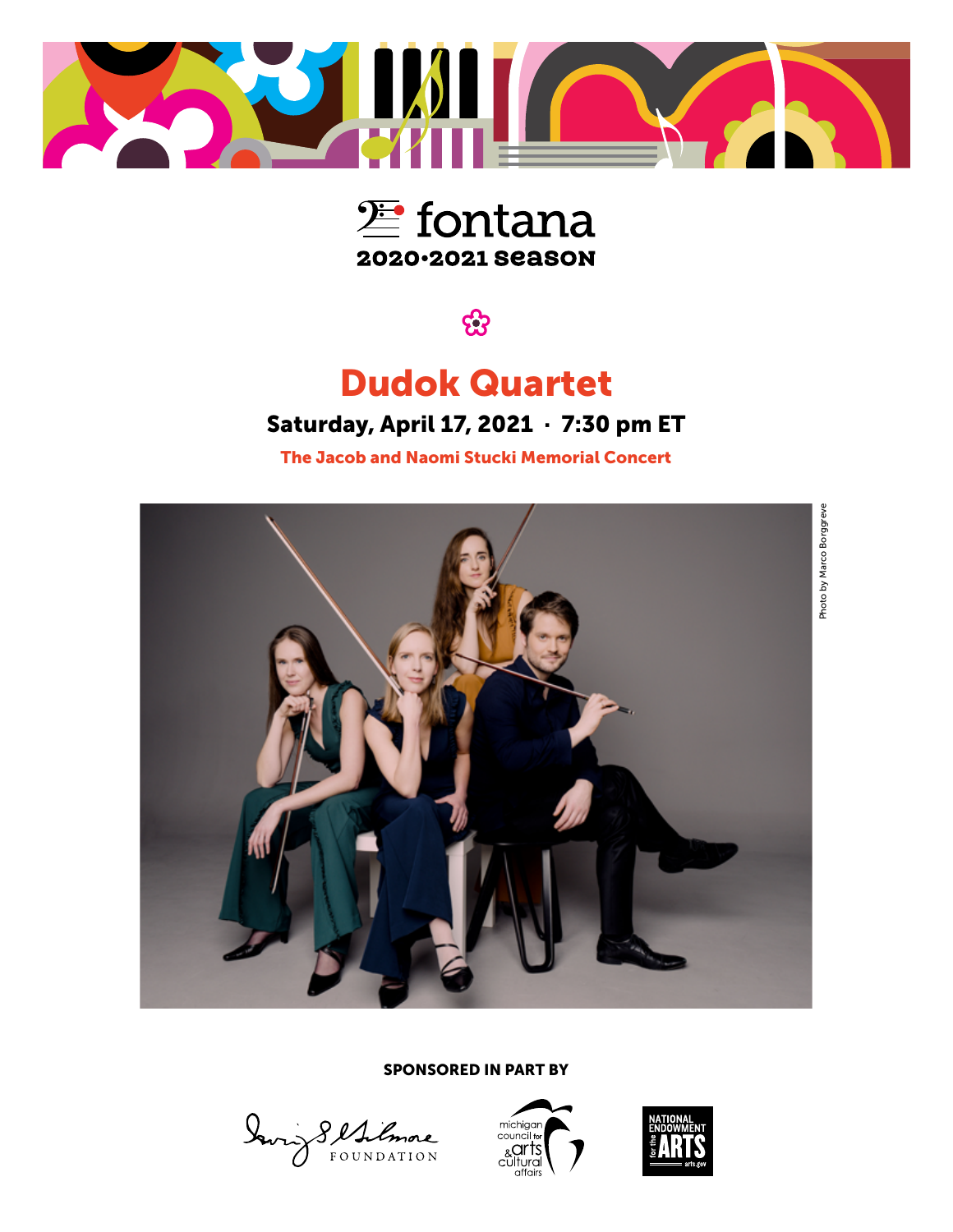(1881–1945)

**BÉLA BARTÓK** String Quartet No. 5

(1833–1897)

**JOHANNES BRAHMS** String Quartet No. 3 in B-flat Major, Op. 67

#### BÉLA BARTÓK

(1881–1945)

#### String Quartet No. 5

Composed 1934

Béla Bartók had a strong passion for ethnomusicology. He began collecting and analyzing folk music after graduating in 1903 from the Budapest Academy of Music. Over the next fifteen years he surveyed the everyday music of people in his native Hungary and parts of Romania, Transylvania, and North Africa. This pursuit had a great deal of influence on the music he composed. Following the first world war, Bartók began a series of concert tours that brought him to international prominence. In 1931 he became a member of the Permanent Committee for Literature and the Arts of the League of Nations' Commission for Intellectual Cooperation. In a letter from that year he wrote that he believed in "the brotherhood of peoples, brotherhood in spite of all wars and conflicts. I try—to the best of my ability to serve this idea in my music; therefore I don't reject any influence, be it Slovak, Romanian, Arabic, or from any other source. The source must only be clean, fresh, and healthy!" He composed his String Quartet No. 5 in 1934 and dedicated it to "Mrs. Sprague Coolidge," who had commissioned the work.

Chicago-born heiress Elizabeth Sprague Coolidge (1864–1953) was an influential patron of chamber music whose efforts still resonate today. Her collaboration with the Library of Congress led her to fund the construction of the Coolidge Auditorium, which opened with the first Coolidge Festival in 1925. She commissioned many pieces that became important milestones of twentieth-century music, including Aaron Copland's *Appalachian Spring* and Igor Stravinsky's *Apollon musagète*. In a speech to the National Federation of Music Clubs she explained her motivation for supporting music by saying, "My desire is to serve Art, and through Art, to serve humanity, for I feel that the survival of the human spirit largely depends upon its artistic freedom: to lose the privilege of self expression by which through his Art man has recorded Truth and Beauty would be to limit spiritual nourishment." Her commission for Bartók was the result of a suggestion by the Pro Arte quartet, to whom the composer had dedicated his String Quartet No. 4. The Kolisch Quartet gave the premiere of the String Quartet No. 5 on April 8, 1935, in the Coolidge Auditorium.

Bartók's String Quartet No. 5 is in five movements that give an overall symmetry to the piece. The first movement, an "Allegro" in sonata form, opens with a B-flat–centered motive in unison/octaves that Bartók termed a "framing motive" because it will return to signal important structural points. The second movement, "Adagio Molto," opens and closes with expressive trills. The spare texture allows the individual voices of all four instruments to be heard. The center of the piece is the third movement, a scherzo and trio labeled "Alla Bulgarese." The Bulgarian influence is heard immediately in the meter that divides the eighth notes into groups of four plus two plus three. The energetic melodies draw on Bulgarian folk music for inspiration. A strong pizzicato note in the cello signals the end of the piece,

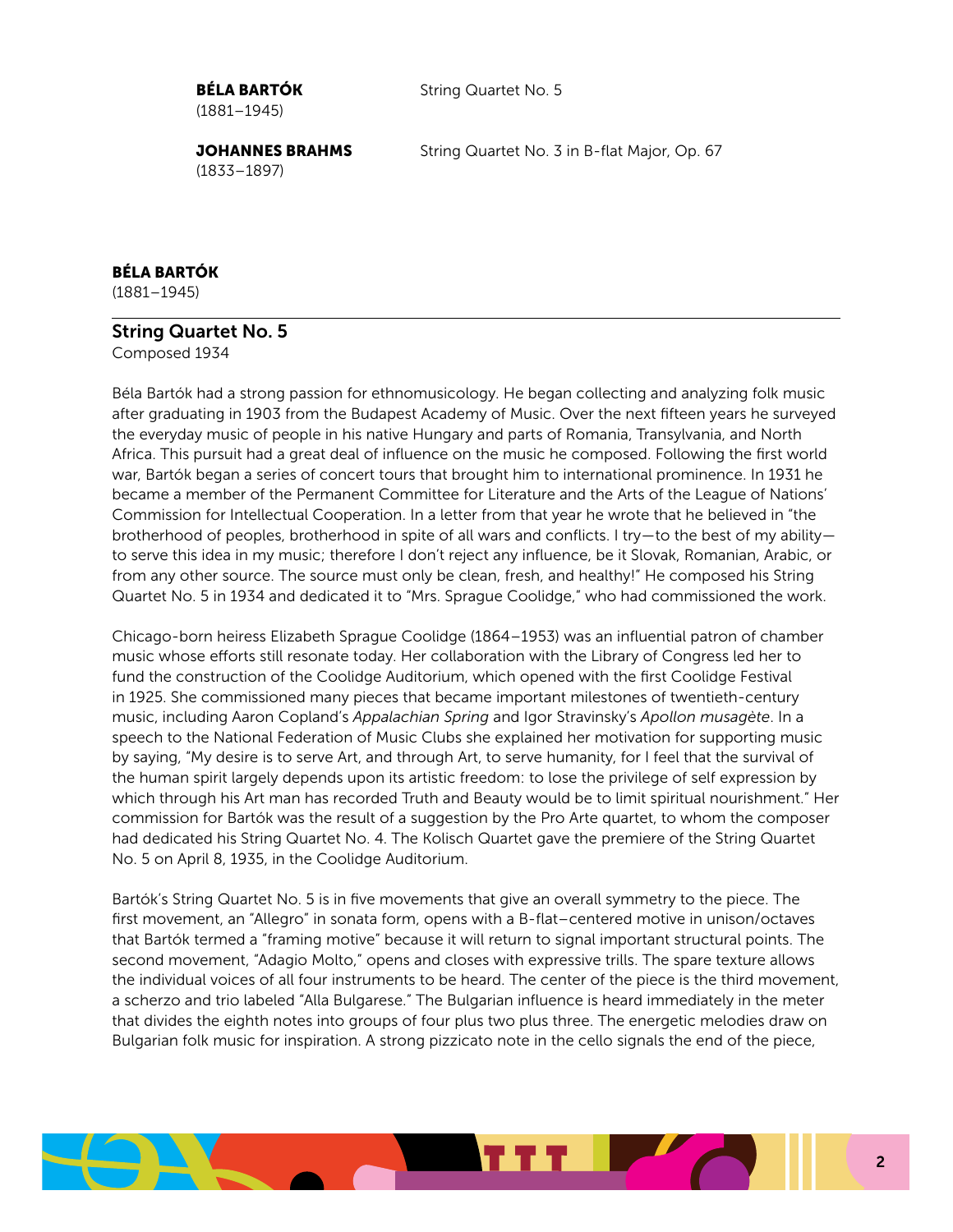with the other three instruments providing a brief final commentary. The framing motive of the first movement returns with only a slight rhythmic variation to open the fourth movement. The "Andante" seems especially somber after the scherzo. Listen for the unusual strummed glissandi in the cello that bring the movement to a close. The finale in rondo form, "Allegro Vivace," opens with a compact framing motive that incorporates rests to great effect. Each episode provides exciting surprises. A sweet melody in the second violin seems to take us into an entirely different piece of music before the frenetic pace of the movement resumes. The complex harmony of the String Quartet No. 5 resolves neatly at the end into an octave B-flat.

#### JOHANNES BRAHMS

(1833–1897)

### String Quartet No. 3 in B-flat Major, Op. 67

(1876)

As the U.S. was preparing to celebrate its centennial in 1876, Johannes Brahms was putting the finishing touches on what would be his final string quartet. He finished it just three years after completing his Opus 51 string quartets. In between he had written primarily vocal music including two sets of *Liebeslieder Waltzes*, the *Alto Rhapsody*, and the *Schicksalslied*. Brahms shared the quartet music with his close friends composer/pianist Clara Schumann and violinist Joseph Joachim, who shared their admiration for the piece with Brahms. Joachim wrote, "You have never written better chamber music than the D minor movement and the finale, the former full of enchantment and romance, the latter full of grace and sincerity of feeling. But the original first movement and the compact sweet-sounding andante must not be forgotten!" Schumann commented, "I am especially pleased with the third and fourth movements and I cannot decide which delights me more, the melodious viola solo in the third, or the charming theme with its delicate tracery in the fourth. The theme with its playful ending is a pure joy." Brahms dedicated the quartet to Theodor Wilhelm Engelmann, a professor of physiology at the University of Utrecht who was also an amateur cellist. In notifying Engelmann of the dedication Brahms said, "This quartet resembles your wife somewhat—it is dainty and original!" Engelmann replied, "If it resembles my wife it will be all the dearer to me. Many thanks for your kind intentions—I need not now worry so much about immortality!"

Like Bartók's quartet, Brahms's String Quartet No. 3 pours innovative rhythms and textures into wellestablished formal structures. The second violin and viola lead us into the opening movement. Brahms characteristically contrasts duple and triple meter, moving from 6/8 to 2/4 and playing with 3/4 as a written analogue to 6/8. The coda includes two rhythmically complex measures that have the effect of being simultaneously in 3/4, 6/8, and 2/4. The second movement, "Andante," is pastoral and introspective with an unusual plagal cadence or "amen" ending. The third movement scherzo in D minor opens with a lyrical melody that gives the viola a chance to shine. The scherzo moves beyond the boundaries of its 3/4 meter, while the graceful trio is a bit more metrically straightforward. The coda shifts to D major for a tranquil resolution. The stately theme of the finale, "Poco Allegretto con Variazioni," experiences a delightful series of transformations. Listen for the surprise return of the first movement before the final variations develop. A triumphant B-flat cadence brings the piece, and our season, to a satisfying close.

© 2020 Karen M. Woodworth, PhD

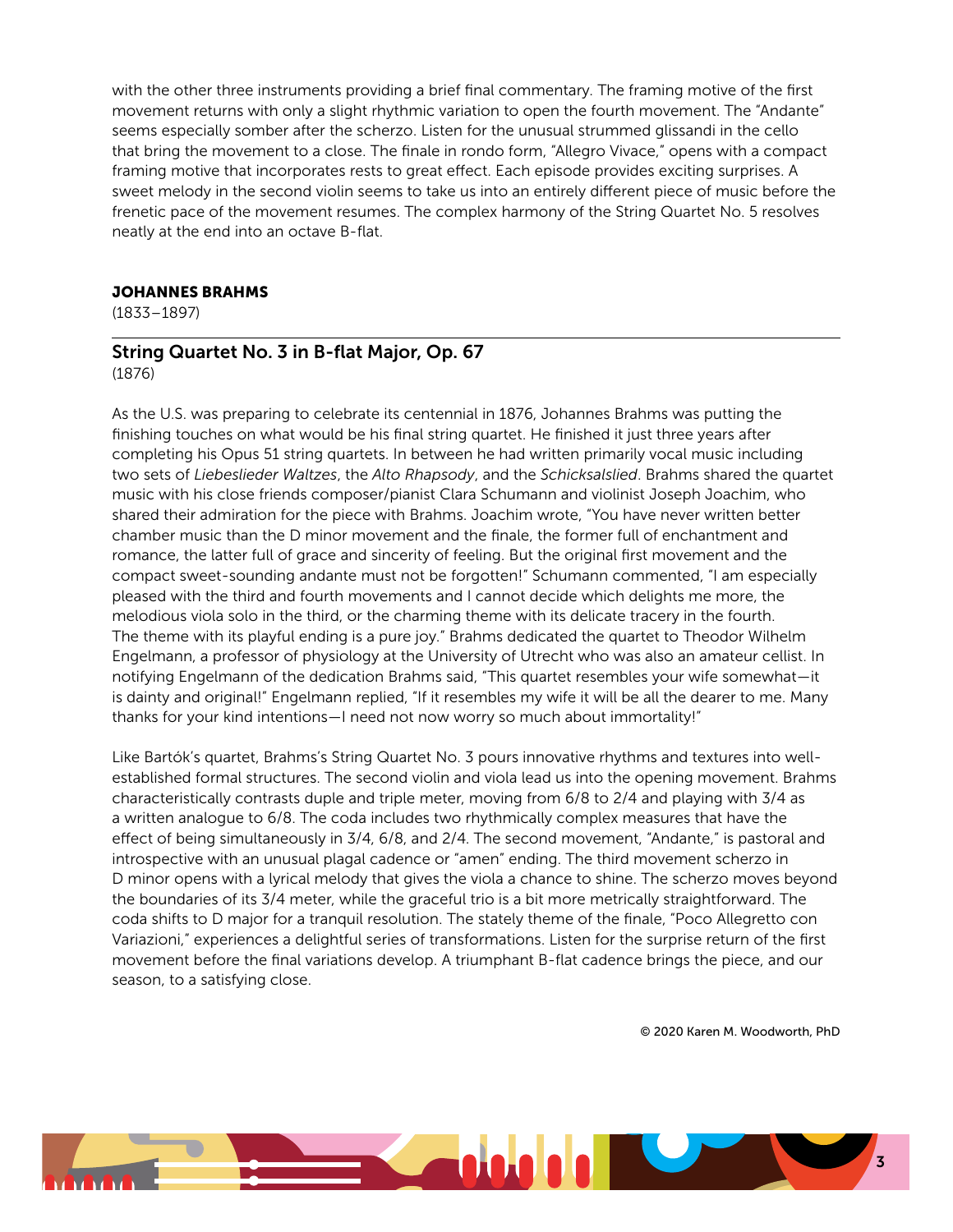## Dudok Quartet

Judith Van Driel, violin Marleen Wester, violin Marie-Louise de Jong, viola David Faber, cello

"…stylish, open-minded and adventurous.…"

*—The Guardian*

The Dudok Quartet Amsterdam is forging a reputation as one of the most creative and versatile young quartets of its generation. With its ethos of "sharing the heart of music," the Quartet is committed to crafting unique and eclectic programs in order to engage with its audiences in new and imaginative ways, constantly striving to forge and explore new pathways and connections in music. Their intelligent approach and flair for programming also sees them regularly perform their own arrangements of pieces.

The Dudok Quartet has performed at many of the major European venues and festivals, as well as appearing regularly at the Amsterdam Concertgebouw and Amsterdam Muziekgebouw. Their US debut in January 2018 at the Northwestern University Winter Chamber Music Festival resulted in an immediate re-invitation for the 2019–2020 season.

In 2015 the Dudok Quartet released its first recording on the Resonus Classics label: *Métamorphoses* explores the theme of musical innovation through works by Ligeti, Haydn, and Brahms and was awarded Editor's Choice in *Gramophone*. Their 2018 disc *Solitude* features works by Mendelssohn, Weinberg, and Shostakovich curated around the theme of loss and loneliness, with *The Strad* praising the disc as "an intense listening experience that will have you on the edge of your seat." The Dudok's most recent recordings of the compete Haydn Opus 20 Quartets were released in 2019–2020 to critical acclaim.

Other recent projects have included the world premiere of Kaija Saariaho's opera *Only the Sound Remains* with Philippe Jaroussky and Dutch National Opera and a collaboration with director Rosabel Huguet re-imagining Beethoven's Opus 132 String Quartet for children. Titled *Quartet! A card game with Beethoven*, the project is part of the Dudok's ongoing commitment to education and outreach.

Having first met as members of the Ricciotti Ensemble, a Dutch street symphony orchestra, the Dudok Quartet studied at the Hochschule für Musik in Cologne with the Alban Berg Quartet and later at the Dutch String Quartet Academy with Marc Danel. Winner of a 2018 Borletti-Buitoni Trust Award, other awards include prizes at the Bordeaux International String Quartet Competition and the Joseph Joachim International Chamber Music Competition Weimar, as well as the prestigious Dutch Kersjes Prize (2014).

The Quartet performs on instruments generously on loan from the Dutch Musical Instrument Foundation (NMF). It takes its name from renowned Dutch architect Willem Marinus Dudok (1884– 1974). A great lover of music, Dudok came from a musical family and composed in his spare time, saying, "I feel deeply the common core of music and architecture: after all, they both derive their value from the right proportions."